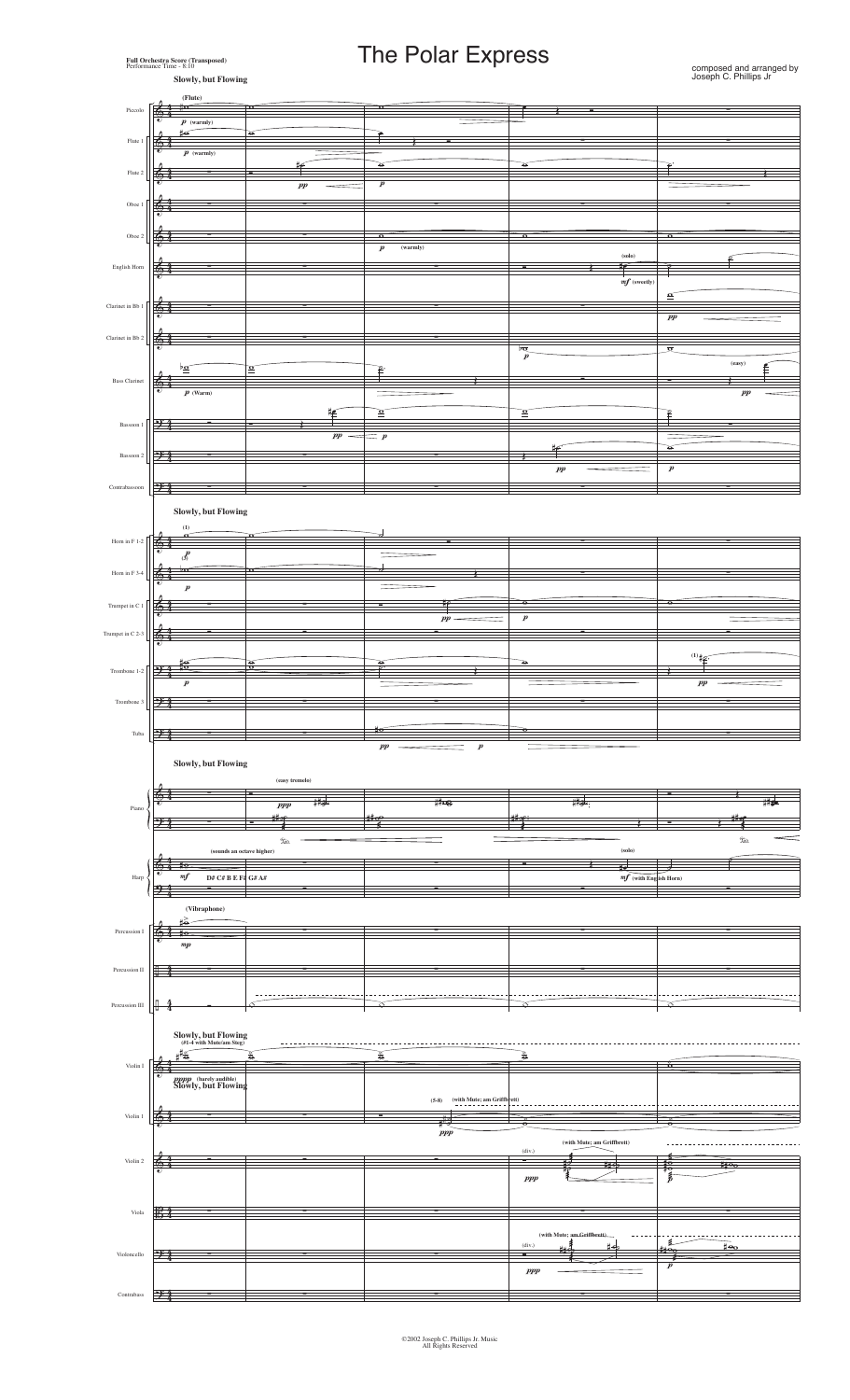| $\operatorname{Pic}.$ | (easy tremolo)<br>ţ<br>$\overline{\bullet}$     | ‡¤<br>‡o.                                                                       | ‡e<br>≹<br>$\frac{1}{2}$       | $\overline{\bullet}$                      | $\bullet$                                     |
|-----------------------|-------------------------------------------------|---------------------------------------------------------------------------------|--------------------------------|-------------------------------------------|-----------------------------------------------|
|                       | $\boldsymbol{pp}$ (randomize)<br>(easy tremolo) |                                                                                 |                                | $\overline{p}$                            |                                               |
| $\rm{Fl.}$ $1$        | ķ<br>⇁<br><b>6</b>                              | វុច                                                                             | $\frac{40}{5}$                 | $\frac{1}{\frac{4p}{p}}$                  |                                               |
|                       | $pp$ (randomize)                                |                                                                                 |                                |                                           |                                               |
| $\rm{Fl.}$ 2          |                                                 |                                                                                 |                                |                                           | $\bullet$                                     |
|                       |                                                 |                                                                                 |                                |                                           | $\overline{p}$                                |
| $\mbox{Ob.}~1$        |                                                 | ‡⊕                                                                              | $\bullet$                      | $\bullet$                                 |                                               |
|                       | 6                                               | $p\bar{p}$                                                                      | $\overline{p}$                 |                                           |                                               |
| Ob. 2                 |                                                 |                                                                                 |                                |                                           |                                               |
|                       | 6                                               |                                                                                 |                                | $pp -$                                    |                                               |
| $E$ . Hn.             | Цø                                              | ₽                                                                               |                                |                                           | $\frac{p}{p}$                                 |
|                       |                                                 |                                                                                 |                                |                                           |                                               |
|                       |                                                 |                                                                                 |                                |                                           |                                               |
| $\rm{Bb}$ Cl. $1$     | Ġ                                               | Ê                                                                               |                                |                                           |                                               |
|                       | $\overline{\bullet}$                            |                                                                                 |                                |                                           |                                               |
| $\rm{Bb}$ Cl. $2$     | $\bullet$                                       |                                                                                 | ۰                              |                                           |                                               |
|                       | $\sigma$                                        | $\frac{1}{pp}$<br>₹                                                             | $=$ $p$                        |                                           |                                               |
|                       | $\mathbf{a}$                                    | $\frac{a}{\Box}$                                                                | $\hat{F}$                      |                                           |                                               |
| $_{\rm B. Cl.}$       |                                                 |                                                                                 |                                |                                           |                                               |
|                       | $\bigcirc \atop{\mathcal{O}_{\leq p}}$          |                                                                                 |                                |                                           |                                               |
|                       | Ē                                               | $\frac{e}{\equiv}$                                                              | $\frac{e}{\equiv}$             | Ê                                         |                                               |
| Bsn.1                 | Ð                                               |                                                                                 |                                |                                           |                                               |
|                       |                                                 | $\overline{p}$<br>$\bullet$                                                     | $\bullet$                      |                                           |                                               |
| Bsn. 2                | ⇒                                               |                                                                                 |                                |                                           |                                               |
|                       |                                                 |                                                                                 |                                |                                           |                                               |
| $C.$ Bn.              | €                                               |                                                                                 |                                |                                           |                                               |
|                       |                                                 |                                                                                 |                                |                                           |                                               |
|                       |                                                 |                                                                                 |                                |                                           |                                               |
|                       |                                                 | $\left( 2\right)$<br>#e                                                         |                                |                                           |                                               |
| $Hn. 1-2$             | $\blacklozenge$<br>$\bullet$                    |                                                                                 | $\sigma$<br>$\boldsymbol{p}$   | $\sigma$                                  | $\mathbf{o}$                                  |
|                       |                                                 | $p\bar{p}$                                                                      |                                | $(4)$                                     |                                               |
| Hn. 3-4               | $\epsilon$                                      |                                                                                 |                                | $\frac{1}{pp}$                            | $\sigma$                                      |
|                       |                                                 |                                                                                 |                                |                                           |                                               |
| $\mathrm{C}$ Tpt. 1   | $\bullet$<br>$\overline{\bullet}$               |                                                                                 |                                |                                           | (2)                                           |
|                       |                                                 |                                                                                 | $\frac{1}{(3)}$                |                                           | $p\bar{p}$<br>$\blacksquare$                  |
| $\mathrm{C}$ Tpt. 2-3 | $\blacklozenge$<br>e)                           |                                                                                 |                                | $\overline{\bullet}$                      | $\overline{\bullet}$                          |
|                       | $\overline{\sigma}$                             | $\overline{\sigma}$                                                             |                                |                                           |                                               |
| Tbn. $1-2$            | E)                                              |                                                                                 | ±                              |                                           |                                               |
|                       | $\overline{p}$                                  |                                                                                 |                                |                                           |                                               |
| Tbn. $3$              | $\Theta$                                        | $\Omega$                                                                        | $\Omega$                       | $\Omega$                                  |                                               |
|                       | $p\hspace{-0.5mm}p$<br>$=$                      |                                                                                 |                                |                                           |                                               |
|                       |                                                 | $\boldsymbol{p}$                                                                |                                |                                           |                                               |
|                       | €                                               |                                                                                 |                                |                                           |                                               |
| Tba.                  |                                                 |                                                                                 |                                |                                           |                                               |
|                       |                                                 |                                                                                 |                                |                                           |                                               |
|                       |                                                 |                                                                                 |                                |                                           |                                               |
|                       |                                                 |                                                                                 |                                |                                           |                                               |
| Piano                 | $\blacklozenge$<br>‡‡ <del>o</del> 8            | ‡‡ <del>o</del> 8                                                               |                                |                                           | 拂多<br>ppp                                     |
|                       | -9                                              | 豐                                                                               |                                |                                           | صللا                                          |
|                       |                                                 |                                                                                 |                                |                                           |                                               |
|                       |                                                 |                                                                                 |                                |                                           | $\mathcal{R}\text{a}$                         |
|                       |                                                 |                                                                                 |                                |                                           |                                               |
| $_{\rm Harp}$         |                                                 |                                                                                 |                                |                                           |                                               |
|                       |                                                 |                                                                                 |                                |                                           |                                               |
|                       |                                                 |                                                                                 |                                |                                           |                                               |
| Perc. I               | $\blacklozenge$                                 |                                                                                 |                                |                                           |                                               |
|                       | ¢.                                              |                                                                                 |                                |                                           |                                               |
|                       |                                                 |                                                                                 |                                |                                           |                                               |
| Perc II               |                                                 |                                                                                 |                                |                                           |                                               |
|                       |                                                 |                                                                                 |                                |                                           |                                               |
| Perc. III             | TU                                              |                                                                                 |                                |                                           |                                               |
|                       |                                                 |                                                                                 |                                |                                           |                                               |
|                       |                                                 |                                                                                 |                                |                                           |                                               |
|                       |                                                 |                                                                                 |                                |                                           |                                               |
| $\rm Violin$ I        |                                                 |                                                                                 | ۰                              | ‡≏                                        |                                               |
|                       |                                                 |                                                                                 |                                |                                           |                                               |
|                       |                                                 |                                                                                 |                                |                                           |                                               |
| Vln.1                 |                                                 |                                                                                 |                                |                                           |                                               |
|                       |                                                 |                                                                                 |                                |                                           |                                               |
|                       |                                                 |                                                                                 |                                |                                           |                                               |
| Vln. 2                |                                                 |                                                                                 |                                |                                           |                                               |
|                       | 肼<br>₩                                          |                                                                                 | <b>Hoo</b><br>$\boldsymbol{p}$ | <b>Tio</b><br>$\frac{1}{4}$ $\frac{1}{2}$ | <b>MOOM</b><br>$\frac{4}{3}$                  |
|                       |                                                 |                                                                                 | 壽                              |                                           |                                               |
|                       |                                                 | $\begin{array}{c} \text{(with Mute; am Griffithet)}\\ \text{(1-4)} \end{array}$ |                                |                                           |                                               |
| Vla.                  | ⋕                                               | #3                                                                              |                                | ô                                         |                                               |
|                       |                                                 | $ppp\,$                                                                         |                                |                                           |                                               |
| $_{\rm Vlc.}$         |                                                 |                                                                                 | $\frac{1}{2}$                  | $\frac{1}{\sqrt{2}}$<br>$\frac{1}{4}$     | $\frac{2}{100}$<br>$\sharp\mathbf{e}_0$<br>ź. |
|                       |                                                 |                                                                                 | $\frac{1}{p}$                  | $\boldsymbol{p}$                          |                                               |
| $_{\rm Cb.}$          | $\mathbf{P}$                                    |                                                                                 |                                |                                           |                                               |

 $\overline{2}$ 

Orchestral (O) Score

 $-2$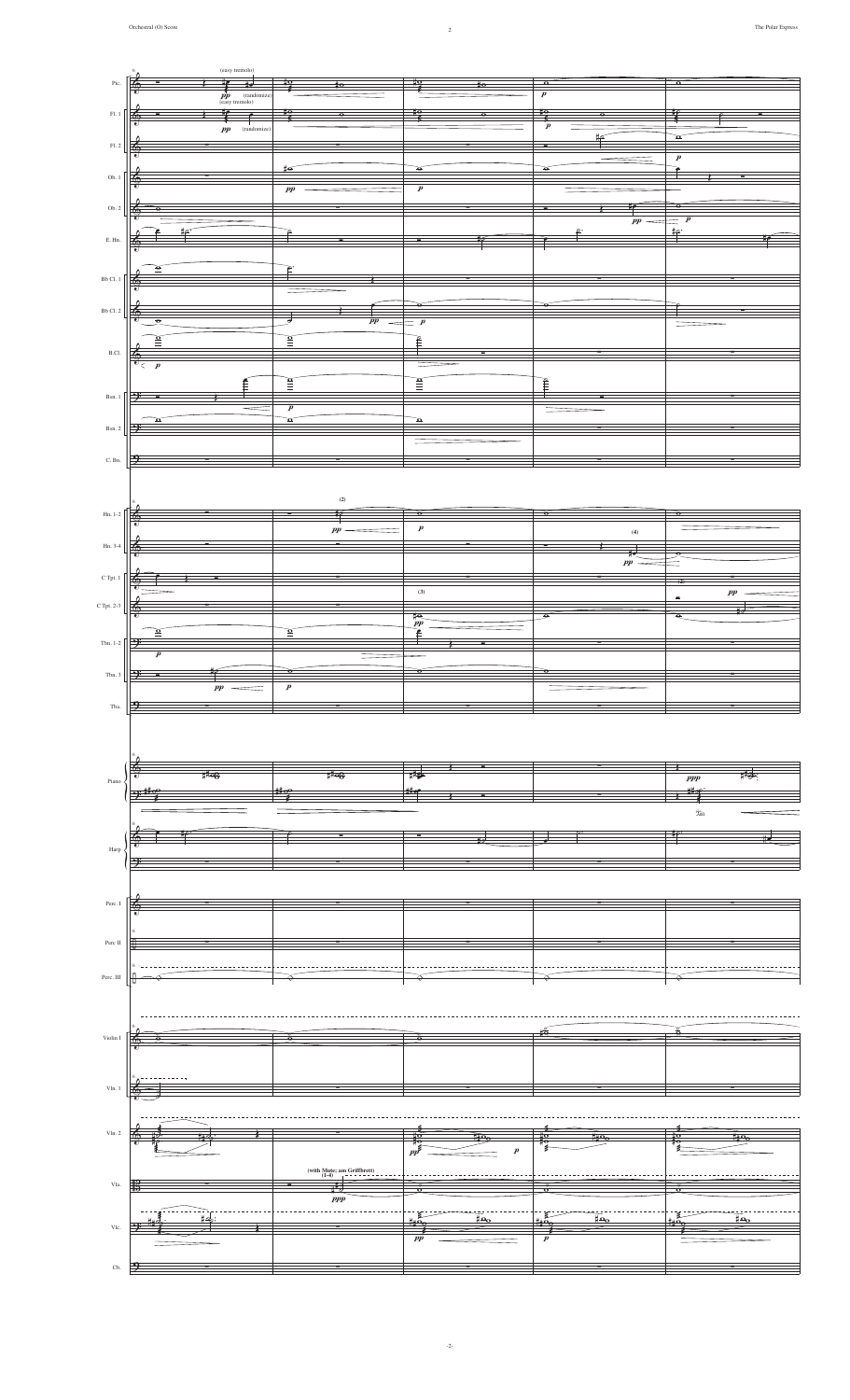| v | ar Hy |
|---|-------|
|   |       |

| $11_{\alpha}$                         |                         | $\left( \text{easy tremolo} \right)$      |                                               |                                         | (easy tremolo)                                                                          |
|---------------------------------------|-------------------------|-------------------------------------------|-----------------------------------------------|-----------------------------------------|-----------------------------------------------------------------------------------------|
| $\operatorname{Pic}.$<br>⊕            |                         |                                           | 弩<br>‡o                                       | 12<br>‡Ω                                | te.<br>$\frac{1}{pp}$<br>(randomize)                                                    |
|                                       |                         | $\mathbf{p}_{\textrm{(easy trandonize)}}$ |                                               |                                         |                                                                                         |
| $\rm{Fl.}$ $1$<br>$\overline{6}$<br>٠ |                         |                                           | $\frac{1}{2}$                                 | $\frac{1}{2}$<br>Θ                      |                                                                                         |
|                                       |                         | $pp$ (randomize)                          |                                               |                                         | $\left( \text{easy tremolo}\right)$<br>誓                                                |
| $\rm{Fl.}$ $2$<br>6                   |                         |                                           |                                               |                                         | pp                                                                                      |
|                                       |                         | $\sharp\bullet$                           | $\bullet$                                     | $\bullet$                               | (randomize)                                                                             |
| Ob.1<br>6                             |                         | $p\bar{p}$                                | $\overline{p}$                                |                                         |                                                                                         |
|                                       | ۰                       |                                           |                                               |                                         |                                                                                         |
| Ob. 2<br>€                            |                         |                                           |                                               | 耙<br>×<br>$p\bar{p}$                    | $\overline{\bullet}$<br>$\overline{p}$                                                  |
|                                       |                         | $\sigma$                                  |                                               | 芈                                       | $\frac{1}{2}$                                                                           |
| E. Hn.<br>⊚                           |                         |                                           |                                               |                                         |                                                                                         |
|                                       |                         |                                           |                                               |                                         | $\bullet$                                                                               |
| $\rm{Bb}$ Cl. $1$<br>$\overline{6}$   |                         |                                           |                                               | ł                                       |                                                                                         |
| $\overline{\bullet}$                  |                         |                                           |                                               | $\overline{pp}$                         | $\overline{p}$                                                                          |
| $\rm{Bb}$ Cl. $2$<br>$\Theta$         |                         |                                           |                                               | $\bullet$                               |                                                                                         |
| $\overline{\bullet}$                  |                         |                                           | $pp \ll$                                      | $\overline{p}$                          |                                                                                         |
|                                       |                         | $\overline{\mathbf{p}}$                   | $\overline{\sigma}$                           | $\overline{\sigma}$                     | $\overline{\sigma}$                                                                     |
| B.Cl.<br>$\frac{6}{3}$                |                         |                                           |                                               |                                         |                                                                                         |
|                                       |                         | $\pmb{p}$<br>pp                           |                                               |                                         |                                                                                         |
|                                       |                         |                                           |                                               |                                         | É                                                                                       |
| Ð<br>Bsn. 1                           |                         |                                           |                                               |                                         |                                                                                         |
|                                       |                         |                                           |                                               |                                         | $p\hspace{-0.5mm}p$                                                                     |
| Bsn. 2<br>Ÿ                           |                         |                                           |                                               |                                         |                                                                                         |
|                                       |                         |                                           |                                               |                                         |                                                                                         |
| $C.$ Bn.<br>∋                         |                         |                                           |                                               |                                         |                                                                                         |
|                                       |                         |                                           |                                               |                                         |                                                                                         |
|                                       |                         | $\left( 2\right)$                         |                                               |                                         |                                                                                         |
| $Hn. 1-2$<br>$\epsilon$               |                         |                                           |                                               |                                         |                                                                                         |
| $\bullet$                             |                         | ₹d.<br>pp<br>$\overline{p}$<br>E.         |                                               | क़                                      | ন                                                                                       |
| Hn. 3-4                               |                         |                                           | .ط‡                                           | $\sigma$                                | $\circ$                                                                                 |
| Ġ<br>$\bullet$                        | $\overline{\mathbf{C}}$ | $\sigma$                                  | 訲<br>¥<br>$\blacksquare$                      |                                         |                                                                                         |
|                                       | ÷۴                      | ⊕                                         |                                               |                                         |                                                                                         |
| $\mathrm{C}$ Tpt. 1<br>$\ddot{\circ}$ | pp                      | $=$ $p$                                   |                                               |                                         |                                                                                         |
| $\mathrm{C}$ Tpt. 2-3<br>$\bullet$    | $\boldsymbol{p}$        |                                           |                                               |                                         |                                                                                         |
| $\bullet$                             | ভূ                      | $\frac{0}{9}$                             |                                               |                                         |                                                                                         |
|                                       |                         |                                           |                                               |                                         | 丰                                                                                       |
| $\mathbf{P}$<br>Tbn. 1-2              |                         |                                           |                                               |                                         |                                                                                         |
|                                       |                         |                                           |                                               |                                         |                                                                                         |
| Þ<br>Tbn. 3                           |                         |                                           |                                               |                                         |                                                                                         |
|                                       |                         |                                           |                                               |                                         | $\overline{\mathbf{o}}$                                                                 |
|                                       |                         |                                           |                                               | $pp \hspace{2mm}$                       | $\boldsymbol{p}$                                                                        |
| ⋺<br>Tba.                             |                         |                                           | $\sigma$                                      |                                         |                                                                                         |
|                                       |                         | pp                                        | $=$ $\frac{p}{2}$                             |                                         |                                                                                         |
|                                       |                         |                                           |                                               |                                         |                                                                                         |
|                                       |                         |                                           |                                               |                                         |                                                                                         |
| $\epsilon$<br>٠<br>Piano              | इंग्लिस                 | #न्ध                                      | TIS                                           | #लि                                     | #लि                                                                                     |
| ∍                                     |                         | #loe                                      |                                               | #loº<br>ᢦ                               | #lo9                                                                                    |
|                                       |                         |                                           |                                               |                                         |                                                                                         |
|                                       |                         |                                           |                                               |                                         |                                                                                         |
| fe                                    |                         | $\Omega$                                  | ×                                             |                                         | $\frac{1}{2}$                                                                           |
| Harp                                  |                         |                                           |                                               |                                         |                                                                                         |
| ⇒                                     |                         |                                           |                                               |                                         |                                                                                         |
|                                       |                         |                                           |                                               |                                         |                                                                                         |
| Perc. I<br>$\epsilon$                 |                         |                                           |                                               |                                         |                                                                                         |
| ٠                                     |                         |                                           |                                               |                                         |                                                                                         |
|                                       |                         |                                           |                                               |                                         |                                                                                         |
| Perc II                               |                         |                                           |                                               |                                         |                                                                                         |
|                                       |                         |                                           |                                               |                                         |                                                                                         |
| $\mbox{Perc.}\,\Pi\hbox{I}$<br>ℸ      |                         |                                           |                                               |                                         |                                                                                         |
|                                       |                         |                                           |                                               |                                         |                                                                                         |
|                                       |                         |                                           |                                               |                                         |                                                                                         |
|                                       |                         |                                           |                                               |                                         |                                                                                         |
| Violin I                              |                         |                                           | #°o                                           | $\alpha$                                | $\mathbf{\sigma}$                                                                       |
|                                       |                         |                                           |                                               |                                         |                                                                                         |
|                                       | $(9-12)$                |                                           |                                               |                                         |                                                                                         |
| Vln.1                                 |                         | $\mathbf o$                               | $\dot{\mathbf{\sigma}}$                       |                                         |                                                                                         |
| e)                                    | ppp                     |                                           |                                               |                                         | ppp                                                                                     |
|                                       |                         |                                           |                                               |                                         | $\begin{array}{c} \textbf{(13-16)} \\ \textbf{(with Mute; am Griffithett)} \end{array}$ |
| Vln.2<br>6                            |                         |                                           | $\mathbb{H}_{\mathcal{D}}$                    | ‡o.<br>‡‡‰                              | to.<br>‡‡∞                                                                              |
| ē                                     |                         |                                           | 搞<br>$p\bar{\tilde{p}}$<br>$\boldsymbol{p}$   | ø                                       | ź                                                                                       |
|                                       |                         |                                           |                                               |                                         |                                                                                         |
| Vla.                                  |                         |                                           | (with Mute; am Griffbrett)<br>$(5-8)$         |                                         |                                                                                         |
| 书                                     |                         |                                           | g.<br>$ppp\,$                                 |                                         |                                                                                         |
|                                       |                         |                                           | $\cdot$ = = $\cdot$                           |                                         | ٤                                                                                       |
| C)<br>Vlc.                            |                         |                                           | $\frac{1}{\sqrt{2}}$<br>#o <sub>o</sub><br>-3 | $\frac{2}{100}$<br>$\sharp\mathbf{e}_0$ | $#e_0$<br>$\mathbb{H}^{\mathbf{o}_0}$                                                   |
|                                       |                         |                                           | $p\hspace{-0.5mm}p$                           | $\boldsymbol{p}$                        |                                                                                         |
| $_{\mathrm{Cb.}}$<br>C)               |                         |                                           |                                               |                                         |                                                                                         |

 $\overline{\mathbf{3}}$ 

Orchestral $\left( 0\right)$  Score

 $-3-$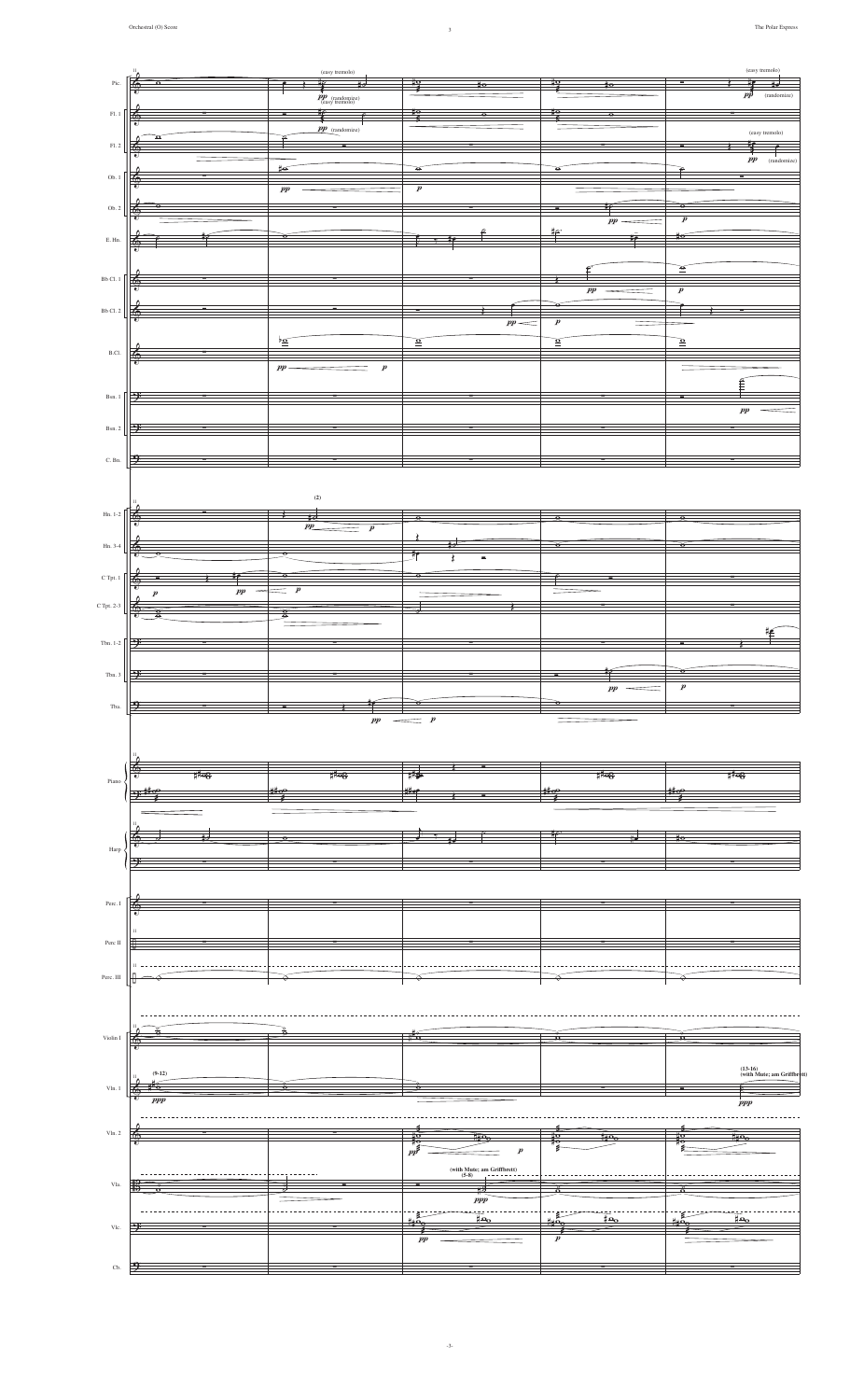## accelerate to A  $$\rm (to\ Piccolo$)$

 $4<sup>1</sup>$ 

|                          |                      |                                      | (to Piccolo)                                              |                                         |                                 |
|--------------------------|----------------------|--------------------------------------|-----------------------------------------------------------|-----------------------------------------|---------------------------------|
| $_{\rm Pic.}$            | $\frac{1}{2}$        | 弩<br>‡Ω                              | <b>P</b><br>$\frac{1}{2}$                                 |                                         | $\frac{12}{8}$                  |
|                          |                      | $\overline{p}$<br>фé                 | $\bullet$                                                 | $\bullet$                               |                                 |
| $\rm{Fl.}$ $1$           |                      |                                      |                                                           |                                         | $\frac{12}{8}$                  |
|                          |                      | $\overline{pp}$                      | $\overline{p}$                                            |                                         |                                 |
| FL.2                     |                      |                                      | ₫€                                                        |                                         | $\frac{12}{3}$                  |
|                          |                      | $\overline{p}$                       |                                                           |                                         |                                 |
| Ob.1                     |                      |                                      |                                                           |                                         | $\frac{12}{3}$                  |
|                          |                      |                                      |                                                           |                                         |                                 |
|                          |                      |                                      |                                                           |                                         |                                 |
| Ob. 2                    |                      | ۰                                    |                                                           |                                         | $\frac{12}{8}$                  |
|                          |                      |                                      | p                                                         |                                         |                                 |
| ${\rm E.}$ Hn.           |                      |                                      |                                                           |                                         | $\frac{12}{8}$                  |
|                          |                      |                                      |                                                           |                                         |                                 |
|                          |                      |                                      |                                                           |                                         |                                 |
| $\bar{\rm Bb}$ Cl. $1$   |                      |                                      |                                                           |                                         | $\frac{12}{3}$                  |
|                          |                      |                                      |                                                           |                                         |                                 |
| $\rm{Bb}$ Cl. $2$        |                      |                                      |                                                           |                                         | $\frac{12}{8}$                  |
| 6                        |                      |                                      | 20.<br>pp<br>$\boldsymbol{p}$<br>$\overline{\phantom{0}}$ | $\bullet$                               |                                 |
|                          |                      |                                      |                                                           |                                         |                                 |
|                          |                      |                                      |                                                           | $\frac{\mathbf{a}}{\equiv}$             | $\hat{f}$                       |
| $_{\rm B,Cl.}$<br>¢      |                      |                                      |                                                           |                                         | $\frac{1}{8}$                   |
|                          |                      |                                      |                                                           | $\boldsymbol{p}$<br>pp                  |                                 |
|                          | $\frac{6}{1}$        | $\frac{e}{1}$                        |                                                           |                                         |                                 |
| $_{\rm Bsn. \ 1}$<br>€   |                      |                                      |                                                           |                                         | 懌                               |
|                          |                      |                                      |                                                           |                                         |                                 |
| Bsn. 2                   |                      | $\frac{4e}{1}$                       | $\bullet$                                                 | $\ddot{\bullet}$                        | $\frac{12}{8}$                  |
|                          |                      | $\overline{pp}$                      | $\overline{p}$                                            |                                         |                                 |
|                          |                      |                                      |                                                           |                                         |                                 |
|                          |                      |                                      |                                                           |                                         | 懌<br>B                          |
|                          |                      |                                      |                                                           |                                         |                                 |
|                          |                      |                                      | accelerate to ${\bf A}$                                   |                                         |                                 |
|                          |                      |                                      |                                                           |                                         |                                 |
|                          |                      |                                      |                                                           |                                         | $\frac{12}{8}$                  |
|                          |                      |                                      |                                                           |                                         |                                 |
|                          |                      |                                      |                                                           |                                         | ₩                               |
|                          |                      |                                      |                                                           |                                         |                                 |
|                          | pp<br>$\overline{p}$ |                                      |                                                           |                                         |                                 |
|                          |                      |                                      | $\frac{1}{2}$ $\circ$                                     |                                         | 攫                               |
|                          |                      | $(2)$                                | $\overline{pp}$<br>$=$ $\frac{p}{p}$                      |                                         |                                 |
| $\bullet$                |                      |                                      |                                                           |                                         | $\frac{12}{8}$                  |
|                          |                      | $_{pp}$                              |                                                           |                                         |                                 |
|                          | $\overline{\sigma}$  | $\overline{\sigma}$                  | $\frac{p}{\underline{p}}$ .                               |                                         |                                 |
|                          |                      |                                      |                                                           |                                         | $\frac{12}{8}$                  |
|                          |                      | pp                                   | $\equiv p$                                                |                                         |                                 |
| →                        | $\mathbf{\Omega}$    |                                      |                                                           |                                         |                                 |
|                          |                      |                                      |                                                           |                                         | $\frac{12}{8}$                  |
|                          |                      |                                      |                                                           |                                         |                                 |
| ⇒                        |                      |                                      |                                                           |                                         |                                 |
|                          |                      |                                      |                                                           |                                         |                                 |
|                          |                      |                                      | accelerate to ${\bf A}$                                   |                                         |                                 |
|                          |                      |                                      |                                                           |                                         |                                 |
|                          |                      |                                      |                                                           |                                         | $\frac{12}{5}$                  |
|                          | ‡#æ8                 | ‡#æ8                                 |                                                           |                                         |                                 |
|                          |                      | ص#                                   |                                                           |                                         | $\frac{12}{8}$                  |
|                          |                      |                                      |                                                           |                                         |                                 |
|                          |                      |                                      |                                                           |                                         |                                 |
|                          |                      |                                      |                                                           |                                         |                                 |
|                          |                      |                                      |                                                           |                                         | $\frac{12}{8}$                  |
|                          |                      |                                      |                                                           |                                         | 鹭                               |
| ۳                        |                      |                                      |                                                           |                                         |                                 |
|                          |                      |                                      |                                                           |                                         |                                 |
|                          |                      |                                      |                                                           |                                         |                                 |
| €                        |                      |                                      |                                                           |                                         | $\frac{12}{8}$                  |
|                          |                      |                                      | $(\rm Large\,\,supended\,\,cymbol)$                       |                                         |                                 |
|                          |                      |                                      |                                                           |                                         |                                 |
|                          |                      |                                      |                                                           |                                         | 譽                               |
|                          |                      |                                      |                                                           |                                         |                                 |
| ╫                        |                      |                                      |                                                           |                                         | $\frac{12}{8}$<br>$\frac{3}{4}$ |
|                          |                      |                                      |                                                           |                                         |                                 |
|                          |                      |                                      |                                                           |                                         |                                 |
|                          |                      |                                      | accelerate to A                                           |                                         |                                 |
|                          |                      |                                      |                                                           |                                         |                                 |
| $\epsilon$               |                      |                                      |                                                           |                                         |                                 |
| $\overline{\phantom{a}}$ |                      |                                      |                                                           |                                         |                                 |
|                          |                      |                                      | accelerate to ${\bf A}$                                   |                                         |                                 |
|                          |                      |                                      |                                                           |                                         |                                 |
|                          |                      |                                      |                                                           |                                         |                                 |
|                          |                      |                                      |                                                           |                                         |                                 |
|                          |                      |                                      |                                                           |                                         |                                 |
| Vln. 2                   |                      |                                      |                                                           | ‡o.                                     | 譽                               |
| ٠.                       |                      |                                      |                                                           | # Oo<br>$\vec{p}$                       |                                 |
|                          |                      |                                      | $p\hspace{-.08em}/\hspace{-.1em}p$                        |                                         |                                 |
|                          |                      | (with Mute; am Griffbrett)<br>(9-12) |                                                           |                                         |                                 |
|                          |                      |                                      | $\ddot{\tilde{\sigma}}$                                   | å                                       | 墿                               |
|                          |                      |                                      |                                                           |                                         |                                 |
| $\mathbb B$              |                      |                                      |                                                           |                                         |                                 |
|                          |                      | ppp                                  |                                                           |                                         |                                 |
|                          |                      |                                      |                                                           | $\frac{2}{100}$<br>$\sharp\mathbf{e}_0$ |                                 |
| $\rightarrow$            |                      |                                      |                                                           |                                         |                                 |
|                          |                      |                                      | $p\bar{p}$                                                | $\boldsymbol{p}$                        |                                 |
| ➡                        |                      |                                      |                                                           |                                         | 接<br>$\mathbb{R}$               |

 $-4-$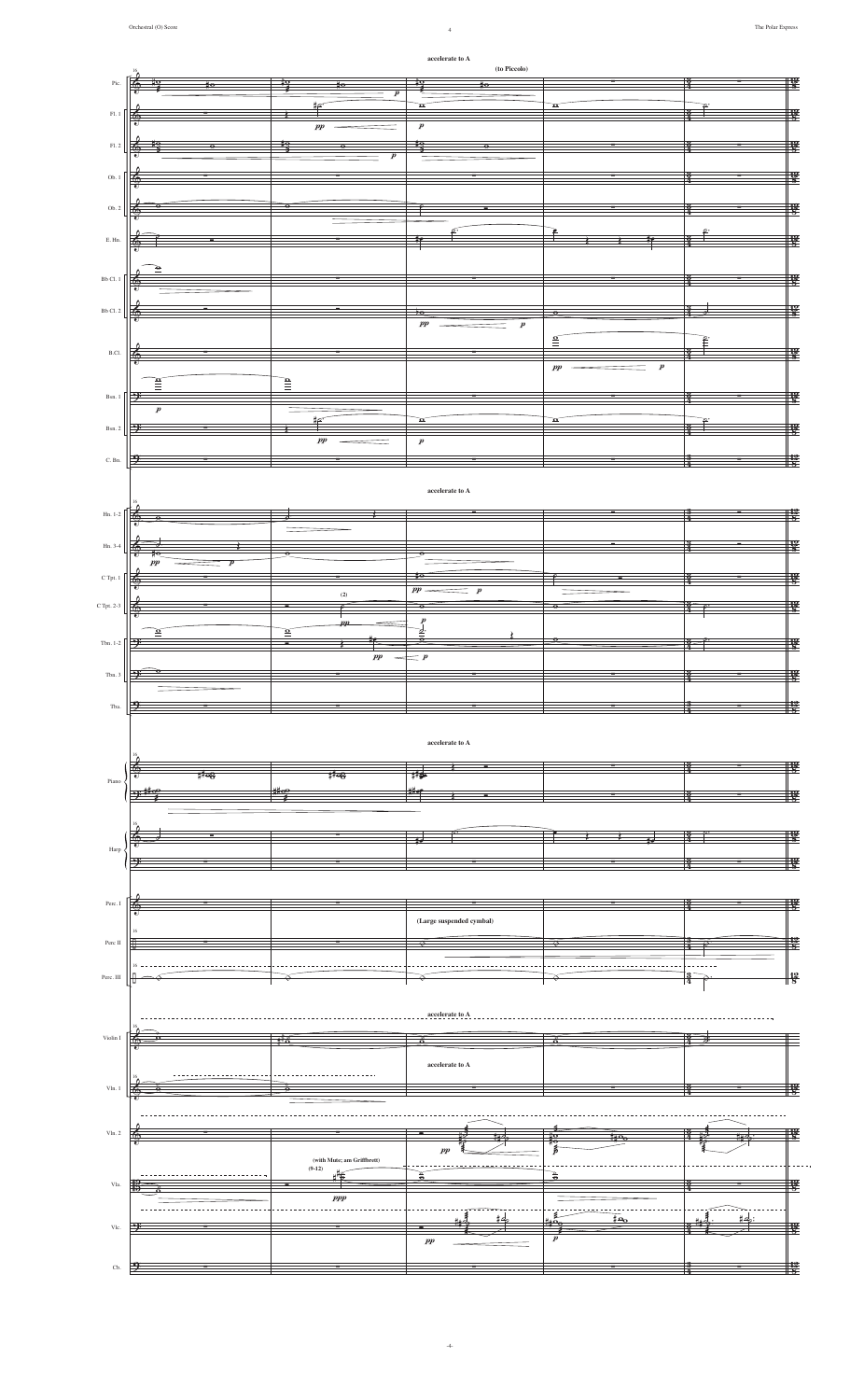| -12<br>$\mathop{\text{\rm Pic}}\nolimits.$<br>† <u>o</u> ∙<br>FL.1                                                  |                           |                                 |               |  |                                                                                                                                 |        |                |
|---------------------------------------------------------------------------------------------------------------------|---------------------------|---------------------------------|---------------|--|---------------------------------------------------------------------------------------------------------------------------------|--------|----------------|
|                                                                                                                     |                           |                                 |               |  |                                                                                                                                 |        | $\frac{12}{8}$ |
|                                                                                                                     |                           | f                               |               |  |                                                                                                                                 |        |                |
|                                                                                                                     |                           |                                 |               |  |                                                                                                                                 |        | $\frac{12}{8}$ |
| ¦e,                                                                                                                 |                           |                                 |               |  |                                                                                                                                 |        |                |
| $\rm Fl.$ 2<br>$\boldsymbol{f}$                                                                                     | 2                         | R                               |               |  |                                                                                                                                 |        | ₩              |
|                                                                                                                     |                           |                                 |               |  |                                                                                                                                 |        |                |
| Ob.1<br>6                                                                                                           |                           | 융                               |               |  |                                                                                                                                 |        | $\frac{12}{8}$ |
| $\boldsymbol{f}$                                                                                                    |                           |                                 |               |  |                                                                                                                                 |        |                |
| $\mbox{Ob.}2$                                                                                                       |                           |                                 |               |  |                                                                                                                                 |        | $\frac{12}{8}$ |
| ‡ó                                                                                                                  |                           |                                 |               |  |                                                                                                                                 |        |                |
|                                                                                                                     |                           |                                 |               |  |                                                                                                                                 |        | $\frac{12}{3}$ |
| $\boldsymbol{f}$                                                                                                    |                           |                                 |               |  |                                                                                                                                 |        |                |
| $\rm{Bb}$ Cl. $1$<br>$\overline{6}$                                                                                 |                           |                                 | ¥             |  |                                                                                                                                 | ¥      | $\frac{12}{8}$ |
|                                                                                                                     |                           |                                 |               |  |                                                                                                                                 |        |                |
| 6s                                                                                                                  |                           |                                 |               |  |                                                                                                                                 |        | $\frac{12}{8}$ |
|                                                                                                                     |                           |                                 |               |  |                                                                                                                                 |        |                |
| 嵖                                                                                                                   |                           |                                 |               |  |                                                                                                                                 |        |                |
| $rac{68}{10}$                                                                                                       |                           | ₽                               |               |  |                                                                                                                                 |        | $\frac{12}{8}$ |
| $\boldsymbol{f}$                                                                                                    |                           |                                 |               |  |                                                                                                                                 |        |                |
| $\frac{\geq}{\mathbf{e}}$                                                                                           |                           |                                 |               |  |                                                                                                                                 |        |                |
| 9 E                                                                                                                 |                           | ₽                               |               |  |                                                                                                                                 |        | $\frac{12}{8}$ |
| $\boldsymbol{f}$                                                                                                    |                           |                                 |               |  |                                                                                                                                 |        |                |
| うち                                                                                                                  |                           |                                 |               |  |                                                                                                                                 |        | $\frac{12}{3}$ |
|                                                                                                                     |                           |                                 |               |  |                                                                                                                                 |        |                |
| 学業                                                                                                                  |                           |                                 |               |  |                                                                                                                                 |        | $\frac{18}{3}$ |
|                                                                                                                     |                           |                                 |               |  |                                                                                                                                 |        |                |
| Faster (8th note always constant)<br>$\mathbf A$                                                                    |                           |                                 |               |  |                                                                                                                                 |        |                |
|                                                                                                                     |                           | $(2.\mbox{-}\mathrm{To\ Mute})$ |               |  |                                                                                                                                 |        |                |
|                                                                                                                     | î                         | Å                               |               |  |                                                                                                                                 |        | $\frac{12}{8}$ |
| $\it mf$                                                                                                            |                           |                                 |               |  |                                                                                                                                 |        |                |
|                                                                                                                     |                           | g<br>∗                          |               |  |                                                                                                                                 |        | ₩              |
| m                                                                                                                   |                           | (1.-To Straight Mute)           |               |  |                                                                                                                                 |        |                |
| ļΘ                                                                                                                  | $\frac{5}{4}$             | $\sqrt{3}$ $\degree$<br>Ì.      |               |  |                                                                                                                                 |        | ₩              |
| m <sub>j</sub>                                                                                                      |                           | (2.-To Cup Mute)                |               |  |                                                                                                                                 |        |                |
| ##8÷<br>6                                                                                                           | 阜                         | $\frac{9}{8}$ $\approx$<br>r    |               |  |                                                                                                                                 | ł      | $\frac{12}{8}$ |
| $\it mf$                                                                                                            |                           |                                 |               |  |                                                                                                                                 |        |                |
| ラマ                                                                                                                  |                           | 융                               |               |  |                                                                                                                                 | ž<br>Ξ | ∦∦             |
|                                                                                                                     |                           |                                 |               |  |                                                                                                                                 |        |                |
| $-9.48$                                                                                                             |                           | 꿪                               | ¥             |  | 꾱                                                                                                                               | 母      |                |
|                                                                                                                     |                           |                                 |               |  |                                                                                                                                 |        | $\frac{12}{8}$ |
|                                                                                                                     |                           |                                 |               |  |                                                                                                                                 |        |                |
| 9.1                                                                                                                 |                           |                                 |               |  |                                                                                                                                 |        | ť              |
| Faster (8th note always constant)<br>$\mathbf A$                                                                    |                           |                                 |               |  |                                                                                                                                 |        |                |
|                                                                                                                     |                           |                                 |               |  |                                                                                                                                 |        |                |
| (RH) (LH) (simile)                                                                                                  | $(RH)(LH)$                | (simile throughout)             |               |  |                                                                                                                                 |        | $\frac{1}{8}$  |
|                                                                                                                     |                           |                                 |               |  |                                                                                                                                 |        |                |
| ⊕<br>۵ø                                                                                                             |                           |                                 |               |  |                                                                                                                                 |        | $\frac{12}{8}$ |
| $m f_{\chi_{c0}}^{\rm (relaxed)}$                                                                                   |                           |                                 |               |  |                                                                                                                                 |        |                |
| $9 - 1$                                                                                                             |                           |                                 |               |  |                                                                                                                                 |        |                |
| $\overset{>}{\underline{\mathbf{o}}}$                                                                               | (l.v.)                    |                                 |               |  |                                                                                                                                 |        |                |
| $\frac{1}{2}$ $\Theta$ .<br>ſn                                                                                      |                           |                                 |               |  |                                                                                                                                 |        | $\frac{12}{8}$ |
| $\boldsymbol{f}$<br>change $\mathbf{A}\#$ to: $\mathbf{A}$                                                          |                           |                                 |               |  |                                                                                                                                 |        |                |
|                                                                                                                     |                           |                                 |               |  |                                                                                                                                 |        | $\frac{12}{8}$ |
|                                                                                                                     |                           |                                 |               |  |                                                                                                                                 |        |                |
| (Vibraphone)                                                                                                        |                           |                                 |               |  |                                                                                                                                 |        |                |
|                                                                                                                     |                           |                                 |               |  |                                                                                                                                 |        | $\frac{12}{8}$ |
| <u>) t</u><br>€<br>(motor on--with a slight vibrato)<br>$m f_{\chi_{c0}}$<br>$\overline{21}$                        |                           |                                 |               |  |                                                                                                                                 |        |                |
|                                                                                                                     |                           |                                 |               |  | 14                                                                                                                              |        |                |
|                                                                                                                     |                           |                                 |               |  |                                                                                                                                 |        | ₩              |
| $\begin{array}{c} {\bf (brushes\ on\ snare)}\\ {\bf (Quiet\ but\ Intense)} \end{array}$<br>$R$ $R$ $L$ $R$ (simile) | R L R L<br>$\overline{2}$ | (simile throughout)             |               |  |                                                                                                                                 |        |                |
| $\frac{12}{8}$<br>Ш<br>⊑                                                                                            | 4                         | 18<br>ш<br>ᄄ                    | $\frac{1}{4}$ |  | <del>   8    1210    1210    8    1210    1210    1210    1210    1210    1210    1210    1210    1210    1210    1210   </del> |        | $\frac{12}{8}$ |
|                                                                                                                     |                           |                                 |               |  |                                                                                                                                 |        |                |
|                                                                                                                     |                           |                                 |               |  |                                                                                                                                 |        |                |
| 21                                                                                                                  |                           |                                 |               |  |                                                                                                                                 |        |                |
| ℍ                                                                                                                   |                           |                                 |               |  |                                                                                                                                 |        |                |
| Faster (8th note always constant)<br>${\bf A}$                                                                      |                           |                                 |               |  |                                                                                                                                 |        |                |
| $(all)$ $(div. a 4)$<br>đ,                                                                                          |                           |                                 |               |  |                                                                                                                                 |        |                |
| க்                                                                                                                  |                           |                                 |               |  |                                                                                                                                 |        | $\mathbb{R}^2$ |
| (1-4 am Griffbrett)<br>$\boldsymbol{f}$                                                                             |                           |                                 |               |  |                                                                                                                                 |        |                |
| ⊕<br>$\bullet$<br>div. a 4)                                                                                         |                           | $- - -$                         |               |  |                                                                                                                                 |        |                |
| 4. fo8:                                                                                                             |                           |                                 |               |  |                                                                                                                                 |        |                |
| $\pmb{f}$                                                                                                           |                           |                                 |               |  |                                                                                                                                 |        | $\frac{12}{5}$ |
| 6<br>∙<br>(am Griffbrett) -                                                                                         |                           |                                 |               |  |                                                                                                                                 |        |                |
| $\left(\text{all}\right)$ $\left(\text{div, a 3}\right)$<br>‡#oe;                                                   |                           |                                 |               |  |                                                                                                                                 |        |                |
| $\mathbb{B} \, \mathbb{S}$<br>Ĵ                                                                                     |                           |                                 |               |  | 12                                                                                                                              |        | ∦              |
| $\vec{a}$ (div. a 2)                                                                                                |                           | ------                          |               |  |                                                                                                                                 |        |                |
| 1e<br>$\Omega$<br><u>ີ</u><br>⊸                                                                                     |                           |                                 |               |  |                                                                                                                                 |        |                |
| $\boldsymbol{f}$                                                                                                    |                           |                                 |               |  |                                                                                                                                 |        | $\frac{12}{8}$ |
|                                                                                                                     |                           |                                 |               |  |                                                                                                                                 |        | 쁗              |

-5-

**A Faster (8th note always constant)**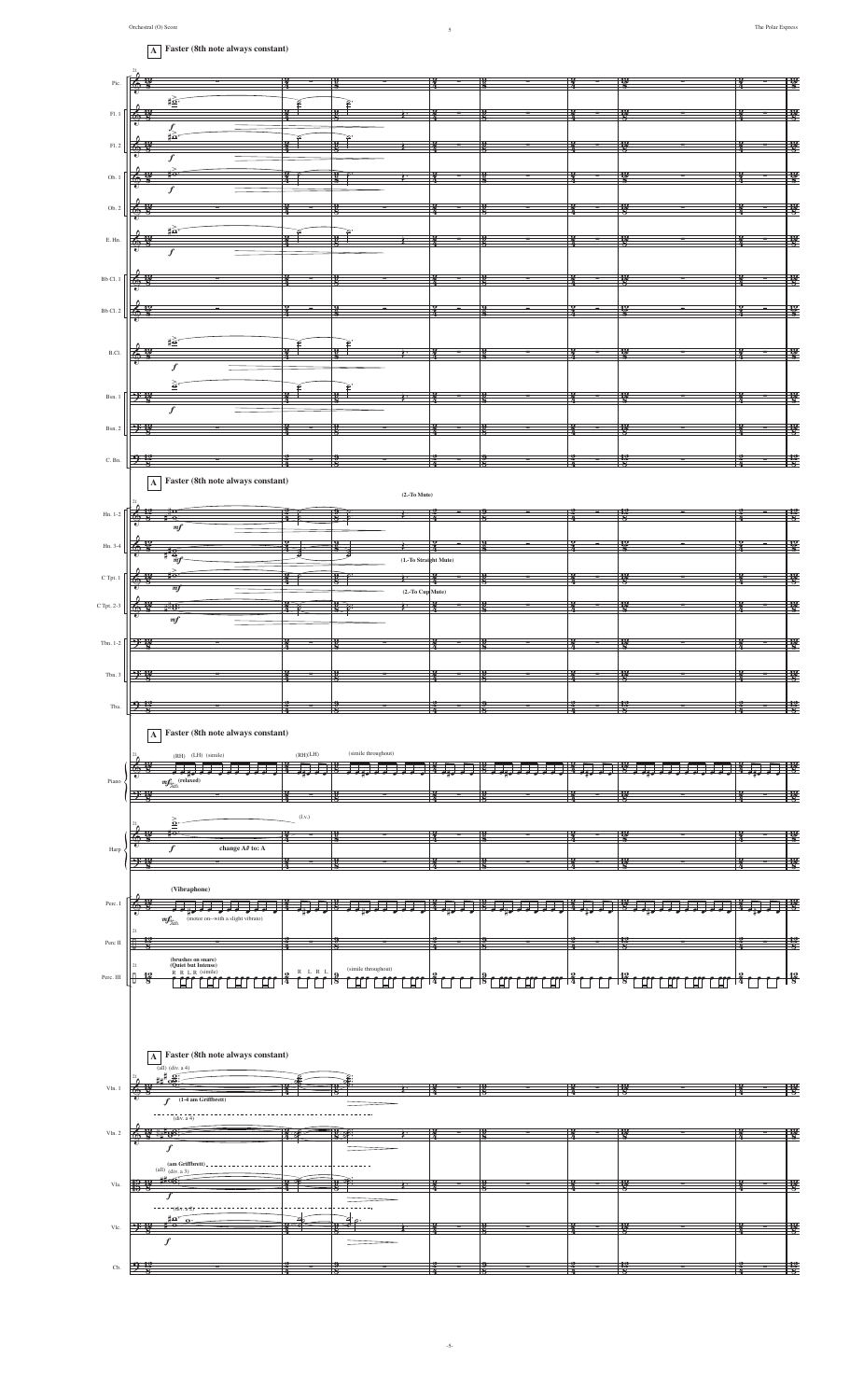|                                                             | $\overline{\mathbf{B}}$                                                                                                                                                                                                                                                                                                                                                                                             |   |                   |                                                                 |                                      |                                                                                                       |                                |                |
|-------------------------------------------------------------|---------------------------------------------------------------------------------------------------------------------------------------------------------------------------------------------------------------------------------------------------------------------------------------------------------------------------------------------------------------------------------------------------------------------|---|-------------------|-----------------------------------------------------------------|--------------------------------------|-------------------------------------------------------------------------------------------------------|--------------------------------|----------------|
| Pic.                                                        | (Piccolo)<br>$\ddot{\circ}$<br>ţσ.                                                                                                                                                                                                                                                                                                                                                                                  |   |                   |                                                                 |                                      |                                                                                                       |                                | ₩              |
| Fl. 1                                                       | m f<br>$\overline{6}$                                                                                                                                                                                                                                                                                                                                                                                               |   |                   |                                                                 |                                      |                                                                                                       |                                | $\frac{12}{8}$ |
| FL.2                                                        | m f<br>⊚<br>:چ‡                                                                                                                                                                                                                                                                                                                                                                                                     |   |                   |                                                                 |                                      |                                                                                                       |                                | <u> #</u>      |
| Ob.1                                                        | m f                                                                                                                                                                                                                                                                                                                                                                                                                 |   |                   |                                                                 |                                      |                                                                                                       |                                | $\frac{12}{8}$ |
|                                                             |                                                                                                                                                                                                                                                                                                                                                                                                                     |   |                   |                                                                 |                                      |                                                                                                       |                                |                |
| Ob.2                                                        | €                                                                                                                                                                                                                                                                                                                                                                                                                   |   |                   |                                                                 |                                      |                                                                                                       |                                | ₩              |
| ${\rm E.}$ Hn.                                              | $\blacklozenge$                                                                                                                                                                                                                                                                                                                                                                                                     |   |                   |                                                                 |                                      |                                                                                                       |                                | $\frac{1}{8}$  |
| Bb Cl. 1                                                    | 68                                                                                                                                                                                                                                                                                                                                                                                                                  |   |                   | 뾴                                                               | $\pm$ $\pm$ $\frac{12}{5}$<br>Ř<br>冠 |                                                                                                       | 7.71%                          |                |
| Bb Cl. 2                                                    | 68                                                                                                                                                                                                                                                                                                                                                                                                                  |   | $\Box$ , $\Box$ : | $\boldsymbol{p}$ (easy and smoothly (legato); with Piano)<br>Ţ. |                                      |                                                                                                       |                                | $\frac{12}{8}$ |
|                                                             | $\boldsymbol{p}$ (easy and smoothly (legato); with Piano)                                                                                                                                                                                                                                                                                                                                                           |   |                   |                                                                 |                                      |                                                                                                       |                                |                |
| B.Cl.                                                       | $\frac{1}{9}$                                                                                                                                                                                                                                                                                                                                                                                                       |   |                   |                                                                 |                                      |                                                                                                       |                                | ₩              |
|                                                             |                                                                                                                                                                                                                                                                                                                                                                                                                     |   |                   |                                                                 |                                      |                                                                                                       |                                |                |
| Bsn. 1                                                      | $-9.18$                                                                                                                                                                                                                                                                                                                                                                                                             |   |                   |                                                                 |                                      |                                                                                                       | ž                              | ₩              |
| Bsn. 2                                                      | $-9.13$                                                                                                                                                                                                                                                                                                                                                                                                             | ¥ |                   |                                                                 |                                      |                                                                                                       | ž                              | $\frac{12}{8}$ |
| C. Bn.                                                      | ジド                                                                                                                                                                                                                                                                                                                                                                                                                  |   |                   |                                                                 |                                      |                                                                                                       |                                | $\frac{12}{3}$ |
|                                                             | $\overline{\mathbf{B}}$                                                                                                                                                                                                                                                                                                                                                                                             |   |                   |                                                                 |                                      |                                                                                                       |                                |                |
| Hn. 1-2                                                     | 68                                                                                                                                                                                                                                                                                                                                                                                                                  |   |                   |                                                                 |                                      |                                                                                                       |                                | $\frac{12}{8}$ |
| Hn. 3-4                                                     | 6s                                                                                                                                                                                                                                                                                                                                                                                                                  |   |                   |                                                                 |                                      |                                                                                                       | ž                              | 憀              |
| $C$ Tpt. 1                                                  | $\frac{48}{9}$                                                                                                                                                                                                                                                                                                                                                                                                      |   |                   |                                                                 | ž                                    |                                                                                                       |                                | $\frac{12}{8}$ |
| C Tpt. 2-3                                                  | $6\frac{12}{5}$                                                                                                                                                                                                                                                                                                                                                                                                     |   |                   |                                                                 |                                      |                                                                                                       | ž                              | $\frac{12}{8}$ |
|                                                             |                                                                                                                                                                                                                                                                                                                                                                                                                     |   |                   |                                                                 |                                      |                                                                                                       |                                |                |
| Tbn. 1-2                                                    | うち                                                                                                                                                                                                                                                                                                                                                                                                                  |   |                   | 뀽                                                               | ¥<br>×                               | 쁑                                                                                                     | ž<br>÷                         | ₩              |
| Tbn. 3 $\left \left \frac{1}{2}, \frac{1}{8}\right \right $ |                                                                                                                                                                                                                                                                                                                                                                                                                     |   |                   |                                                                 |                                      |                                                                                                       | $\frac{2}{4}$                  | $\frac{12}{8}$ |
| Tba.                                                        | $2$ $\frac{12}{3}$                                                                                                                                                                                                                                                                                                                                                                                                  |   |                   |                                                                 |                                      |                                                                                                       |                                | 憀              |
|                                                             | $\boxed{\mathbf{B}}$                                                                                                                                                                                                                                                                                                                                                                                                |   |                   |                                                                 |                                      |                                                                                                       |                                |                |
|                                                             |                                                                                                                                                                                                                                                                                                                                                                                                                     |   |                   |                                                                 |                                      | عاندت وانتدنت نتدنيهان ث وانتدر التدنية وان ته والتدنية تنت                                           |                                |                |
|                                                             | $\begin{picture}(120,110) \put(0,0){\line(1,0){10}} \put(15,0){\line(1,0){10}} \put(15,0){\line(1,0){10}} \put(15,0){\line(1,0){10}} \put(15,0){\line(1,0){10}} \put(15,0){\line(1,0){10}} \put(15,0){\line(1,0){10}} \put(15,0){\line(1,0){10}} \put(15,0){\line(1,0){10}} \put(15,0){\line(1,0){10}} \put(15,0){\line(1,0){10}} \put(15,0){\line$<br>$\begin{array}{c}\n\bullet \\ \hline\n\end{array}$<br>(D. 18 |   |                   |                                                                 |                                      |                                                                                                       |                                |                |
|                                                             |                                                                                                                                                                                                                                                                                                                                                                                                                     |   |                   |                                                                 |                                      |                                                                                                       |                                |                |
|                                                             | $\begin{picture}(120,140)(-4.40,14.40) \put(10,14){\line(1,0){15}} \put(10,14){\line(1,0){15}} \put(10,14){\line(1,0){15}} \put(10,14){\line(1,0){15}} \put(10,14){\line(1,0){15}} \put(10,14){\line(1,0){15}} \put(10,14){\line(1,0){15}} \put(10,14){\line(1,0){15}} \put(10,14){\line(1,0){15}} \put(10,14){\line(1,0){15}} \put(10$                                                                             |   |                   | $\frac{1}{3}$ = $8\frac{1}{2}$ = $\frac{1}{3}$ = $\frac{1}{3}$  |                                      |                                                                                                       | $\frac{2}{4}$ $-\frac{12}{8}$  |                |
|                                                             |                                                                                                                                                                                                                                                                                                                                                                                                                     |   |                   |                                                                 |                                      |                                                                                                       |                                | 擇              |
|                                                             | 77777                                                                                                                                                                                                                                                                                                                                                                                                               |   |                   |                                                                 |                                      | ع ان ك و انت انت ان ك الله الله على الله الله الله الله الله على الله الله الله الله الله الله الله ا |                                |                |
|                                                             | Perc. I $\left[\begin{array}{ccc} 2 & 1 & 1 \\ 0 & 1 & 1 \\ 0 & 0 & 1 \end{array}\right]$                                                                                                                                                                                                                                                                                                                           |   |                   |                                                                 |                                      |                                                                                                       |                                |                |
| Perc II                                                     |                                                                                                                                                                                                                                                                                                                                                                                                                     |   |                   | $\sim$ $\frac{2}{4}$                                            | <u>—</u>                             |                                                                                                       |                                | $\frac{12}{3}$ |
|                                                             | <u>roo.iii ( 1 18 eereere eereere ere   3 eereere eere   3 eereere   3 eereere eer   3 eeree<sup>l</sup> 18 eereere eereere   3 eere<sup> </sup> 18 e</u>                                                                                                                                                                                                                                                           |   |                   |                                                                 |                                      |                                                                                                       |                                |                |
|                                                             |                                                                                                                                                                                                                                                                                                                                                                                                                     |   |                   |                                                                 |                                      |                                                                                                       |                                |                |
|                                                             |                                                                                                                                                                                                                                                                                                                                                                                                                     |   |                   |                                                                 |                                      |                                                                                                       |                                |                |
|                                                             | $\boxed{B}$                                                                                                                                                                                                                                                                                                                                                                                                         |   |                   |                                                                 |                                      |                                                                                                       |                                |                |
| $V\!In.$ $1$                                                | $\frac{1}{2}$                                                                                                                                                                                                                                                                                                                                                                                                       |   |                   |                                                                 |                                      | $\frac{12}{8}$                                                                                        |                                | $\frac{12}{8}$ |
|                                                             |                                                                                                                                                                                                                                                                                                                                                                                                                     |   |                   |                                                                 |                                      |                                                                                                       |                                |                |
| $\mathit{V}\mathit{ln}.$ 2                                  | $\frac{28}{98}$                                                                                                                                                                                                                                                                                                                                                                                                     |   |                   |                                                                 |                                      |                                                                                                       |                                | $\frac{12}{3}$ |
|                                                             |                                                                                                                                                                                                                                                                                                                                                                                                                     |   |                   |                                                                 |                                      |                                                                                                       |                                |                |
| Vla.                                                        | 书学                                                                                                                                                                                                                                                                                                                                                                                                                  |   |                   |                                                                 | B.                                   |                                                                                                       | $\frac{2}{4}$<br>÷             | ₩              |
| Vlc.                                                        | $9\frac{12}{5}$                                                                                                                                                                                                                                                                                                                                                                                                     |   |                   |                                                                 | $\frac{2}{3}$                        | 搜                                                                                                     | $\frac{2}{4}$<br>$\frac{1}{8}$ |                |
|                                                             |                                                                                                                                                                                                                                                                                                                                                                                                                     |   |                   |                                                                 |                                      |                                                                                                       |                                |                |
| Cb.                                                         | $9 - 18$                                                                                                                                                                                                                                                                                                                                                                                                            |   |                   |                                                                 |                                      |                                                                                                       |                                |                |

-6-